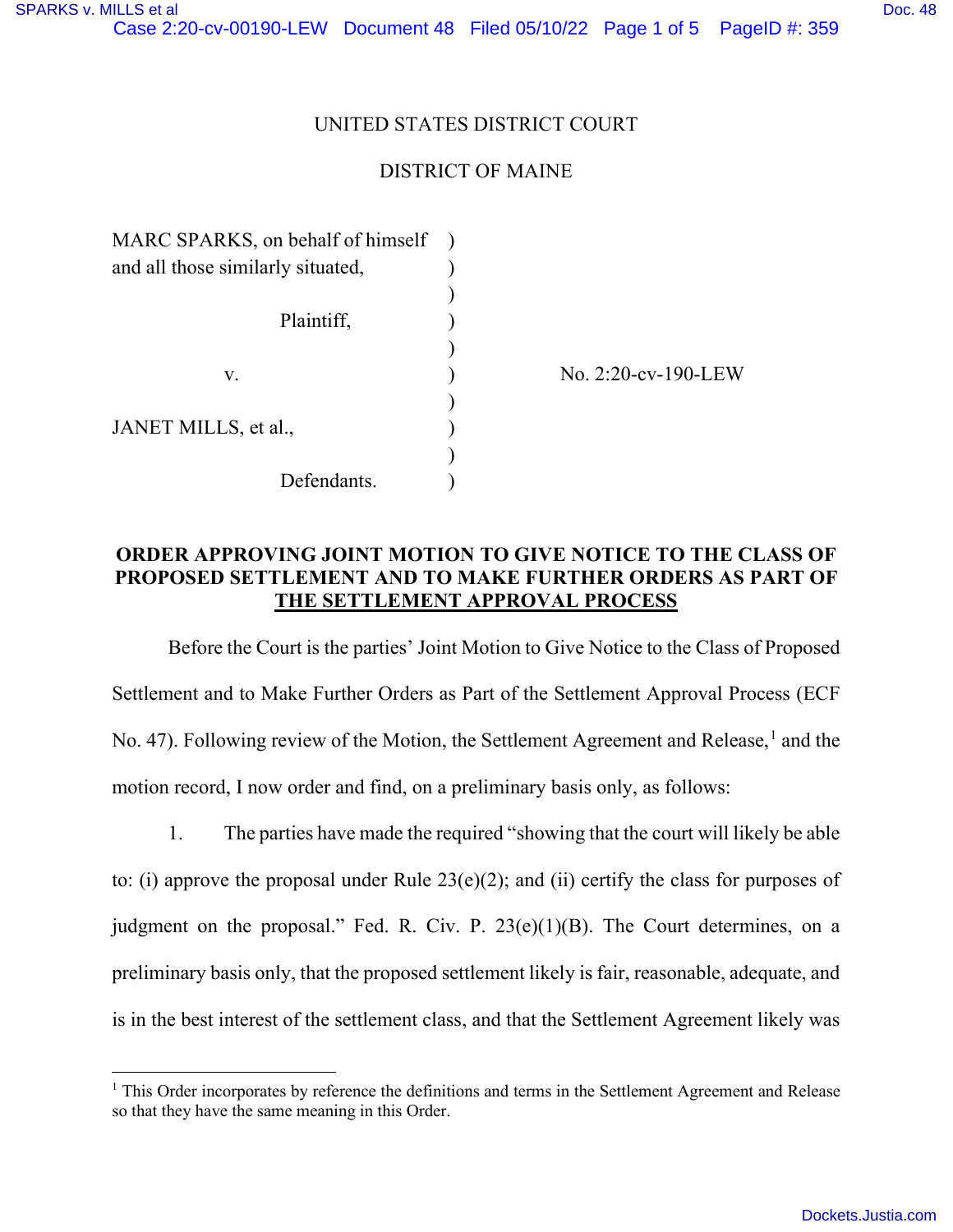#### Case 2:20-cv-00190-LEW Document 48 Filed 05/10/22 Page 2 of 5 PageID #: 360

the result of arm's-length negotiations by experienced counsel. The Court further determines, on a preliminary basis, that it is likely to be able to grant class certification because the requirements of Rule 23(a) and 23(b)(3) have been met.

The Court recognizes certification under this Order is for settlement purposes only, and shall not constitute, or be construed as, an admission by Defendants that this action is appropriate for class certification for any other purpose. If, for any reason, the Settlement is not granted final approval, entry of this Order is without prejudice to the rights of Defendants to oppose certification of the Named Plaintiff's claims as a class action.

2. The Court directs notice of the proposed settlement to the class as set forth in the parties proposed Class Settlement Notice, which provides notice in a reasonable manner and fairly and adequately advises Class Members of the terms of the proposed Settlement and the benefits it would provide to Class Members; their right to object to or opt out of the Class and the procedures for doing so; their right to file documentation in support of or in opposition to the Settlement and procedures for doing so; the date, time and location of the Final Approval Hearing; and the procedures that Class Members must follow to be heard at the Final Approval Hearing. The Court further finds that the Notice comports with all Constitutional requirements including those of due process.

3. The Court **APPOINTS** Plaintiff's Counsel, Carol J. Garvan of the ACLU of Maine and David G. Webbert of Johnson & Webbert, LLP, as class counsel.

4. The Court **APPOINTS** Named Plaintiff Marc Sparks as class representative.

2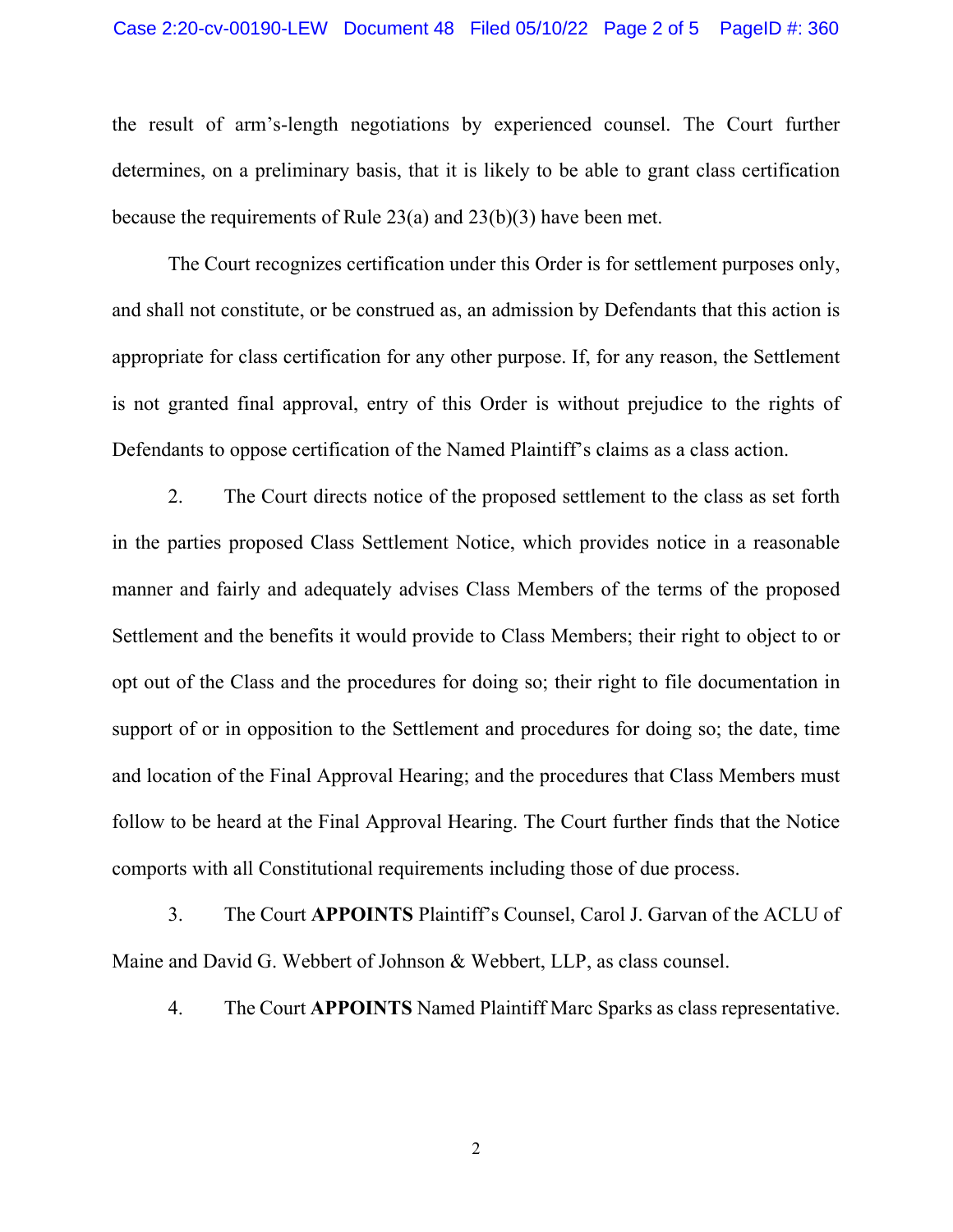5. Consistent with the Settlement Agreement and Release and the approved Notice to the Class of the proposed Settlement, this Order establishes the following deadlines:

a. Within 3 business days after entry of this Order, the Parties will provide to the Settlement Administrator, and to each other, last known U.S. mail and email address, phone number, and Social Security number for each Settlement Class Member.

b. Within 21 calendar days of entry of this Order, the Settlement Administrator will send the Notice of Settlement to each Settlement Class Member by U.S. first class mail at the Member's current U.S. mail address, and by email if an email address is available. The Court finds that mailing the Notice to the present and/or last known mail and email addresses of the Class Members constitutes an effective method of notifying Class Members of the Litigation, the proposed Settlement, and their rights with respect to it. The Court finds that the mailing and emailing of notices to Class Members as set forth in this paragraph is the best means practicable by which to reach Class Members and is reasonable and adequate in accord with all constitutional and statutory requirements, including all due process requirements.

c. Within 7 calendar days of receiving notice from the U.S. Postal Service that a Notice of Settlement was undeliverable, the Settlement Administrator will, after using up-to-date practices to determine a current U.S. mail address, re-mail the Notice of Settlement if a new address is found.

3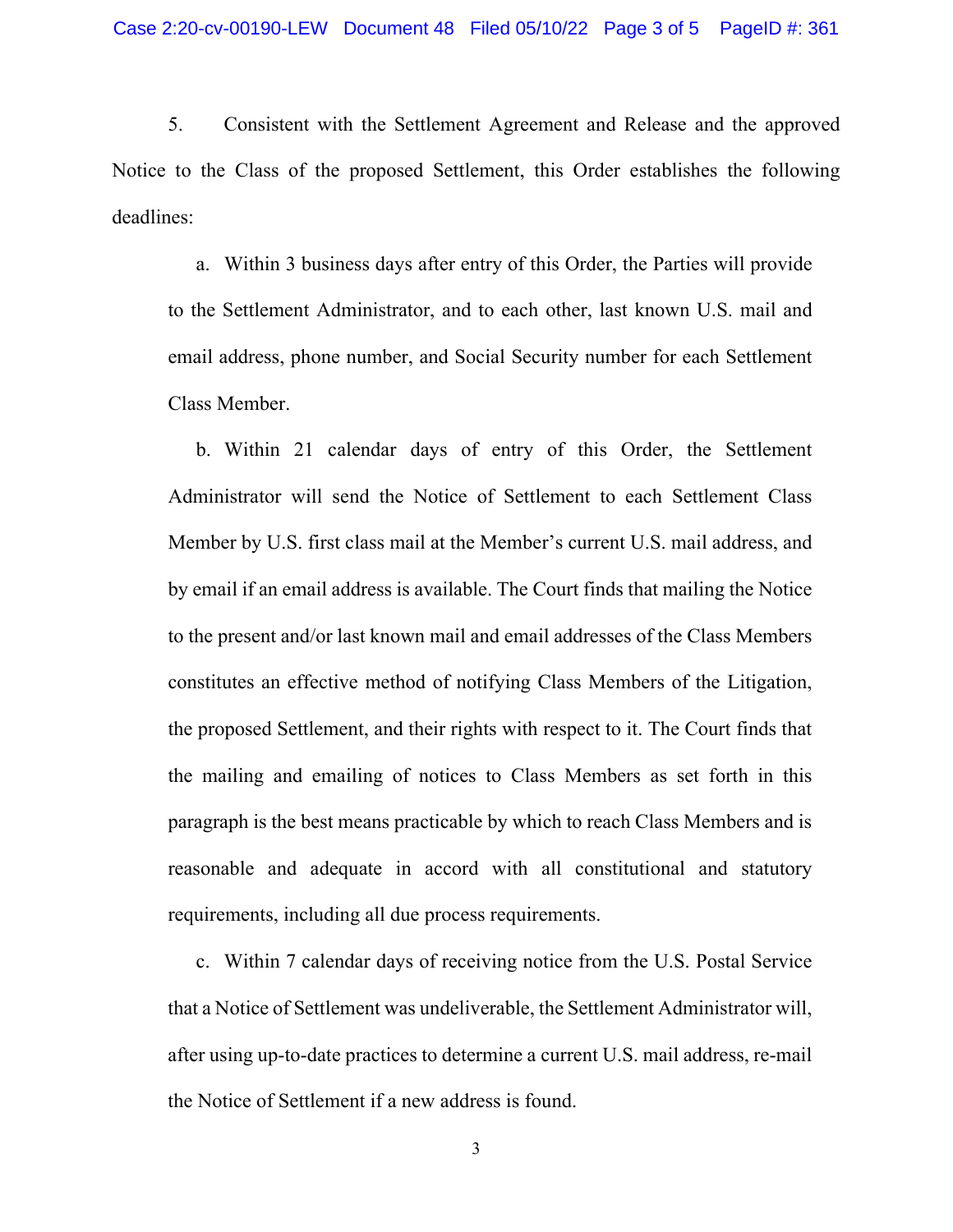d. Within 45 calendar days from the mailing of the Notice of Settlement, any request to opt out of the Settlement, containing the information required by the Notice of Settlement, must be timely postmarked and mailed to the Settlement Administrator. Any Settlement Class Member who does not provide a timely notice of opting out that complies with the Notice of Settlement, or who provides such notice but then rescinds it, shall be bound by the terms of the Settlement if finally approved by the Court.

e. Within 45 calendar days from the mailing of the Notice of Settlement, any objection to the Settlement, containing the information required by the Notice of Settlement, must be timely postmarked and mailed to the Settlement Administrator.

f. No later than 14 days before the Final Approval Hearing, the parties will file a joint motion for final approval of the proposed Settlement.

g. No later than 14 days before the Final Approval Hearing, Class Counsel will file a motion for approval of attorneys' fees, costs, and expenses.

6. The Court **APPROVES** the designation of Simpluris, Inc. as Settlement Administrator, and the payment of reasonable settlement administration costs to be paid as set forth in the Settlement Agreement.

7. On August 24, 2022 at 10:00 a.m. in Courtroom 1 at the Edward T. Gignoux United States Courthouse, 156 Federal Street, Portland, Maine 04101, counsel for the parties must appear before the undersigned for a Final Approval Hearing, at which the Court will consider whether the proposed settlement "is fair, reasonable and adequate" in

4